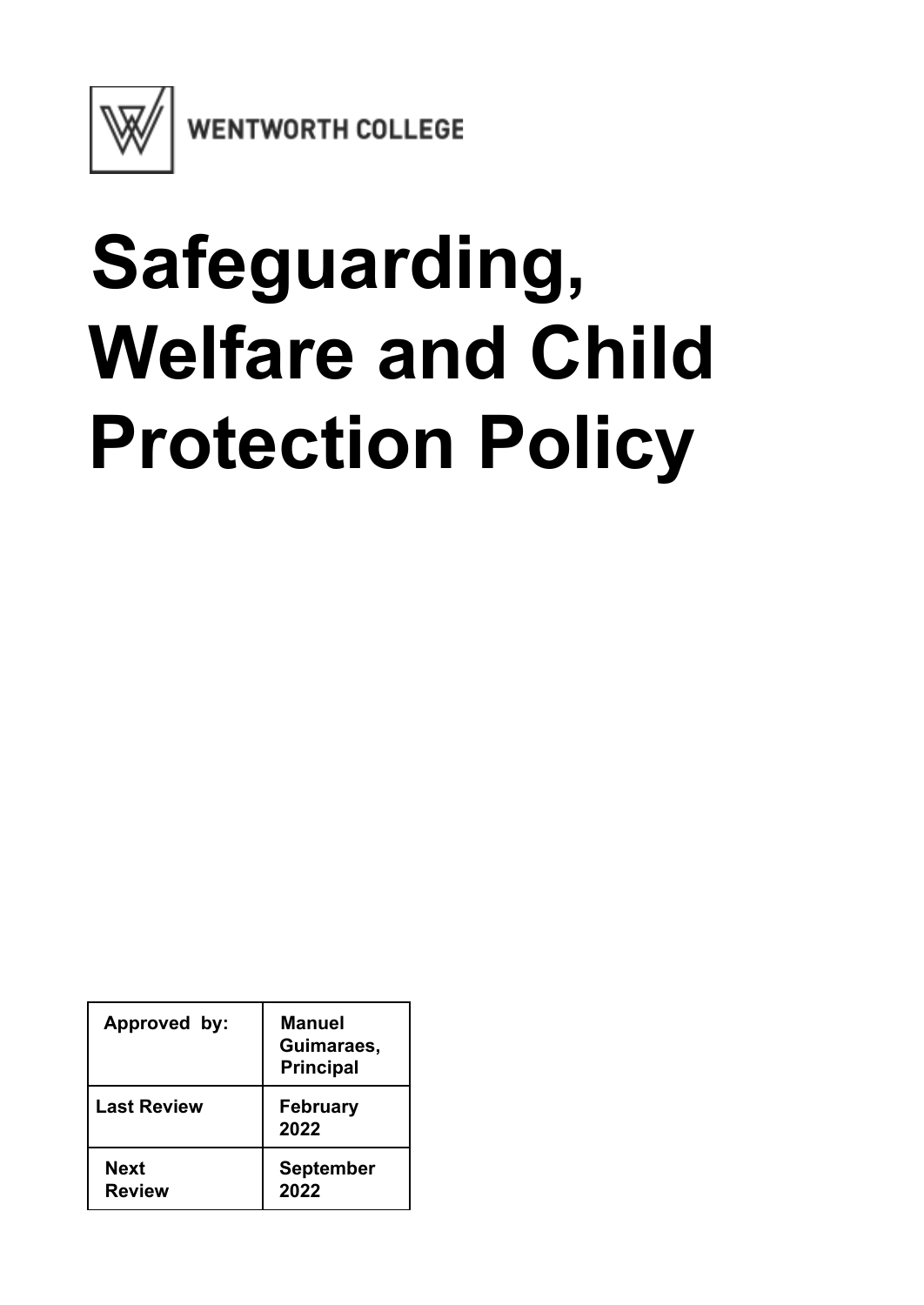# **Safeguarding, Welfare and Child Protection Policy**

Wentworth College is fully aware of the contribution it can make and the obligation it has to protect children and support students in College. The aim of this policy is to safeguard our students' welfare, safety and health by promoting a supportive, caring and open environment.

This policy has been developed in accordance with, and is directed by, the following legislation, statutory guidance and advice:

- The Children Act 1989, 2004
- The Education Act 2002
- Children and Families Act 2014
- Keeping Children Safe in Education (DfE) September 2021
- Working Together to Safeguard Children (DfE) March 2015
- The Advice and Guidance from Barnet Local Safeguarding Children's Board (LSCB) and their Child Protection School Liaison Office
- What to do if you are worried about a child or adolescent being abused (DfE) 2015 (Advice for practitioners)
- Counter-Terrorism and Security Act 2015
- Prevent Duty Guidance for England and Wales (March 2015)
- The Prevent Duty (Departmental Advice for Schools and Childcare Providers June 2015)
- The Female Genital Mutilation Act (via the Serious Crime Act) 2015
- Education and Training Act 2021 Safer Recruitment
- Safeguarding and Remote Education During Coronavirus (COVID-19) 2021

This policy aims to be an adolescent and young person-centred policy where the needs and views of the are foremost in the decision-making and in the policy itself. Young people and adolescents want to be respected, their views heard, to have stable relationships with professionals built on trust and to have consistent support provided for their individual needs (Working Together to Safeguard Children – **July 2018).**

Safeguarding and promoting the welfare of young people is defined as:

- protecting children from maltreatment;
- preventing impairment of children's health or development; i**ncluding mental health and well being**
- ensuring that children grow up in circumstances consistent with the provision of safe and effective care;
- taking action to enable all children to have the best outcomes (Keeping Children Safe in Education - September 2021). Where a child or adolescent is suffering significant harm, or is likely to do so, action should be taken to protect that child. Action should also be taken to promote the welfare of a child in need of additional support, even if they are not suffering harm or at immediate risk. "Children" includes everyone under the age of 18 (KCSIE 2021).
- Assuming there is risk even when none has been actively reported.

Everyone who comes into contact with children and their families has a role to play in safeguarding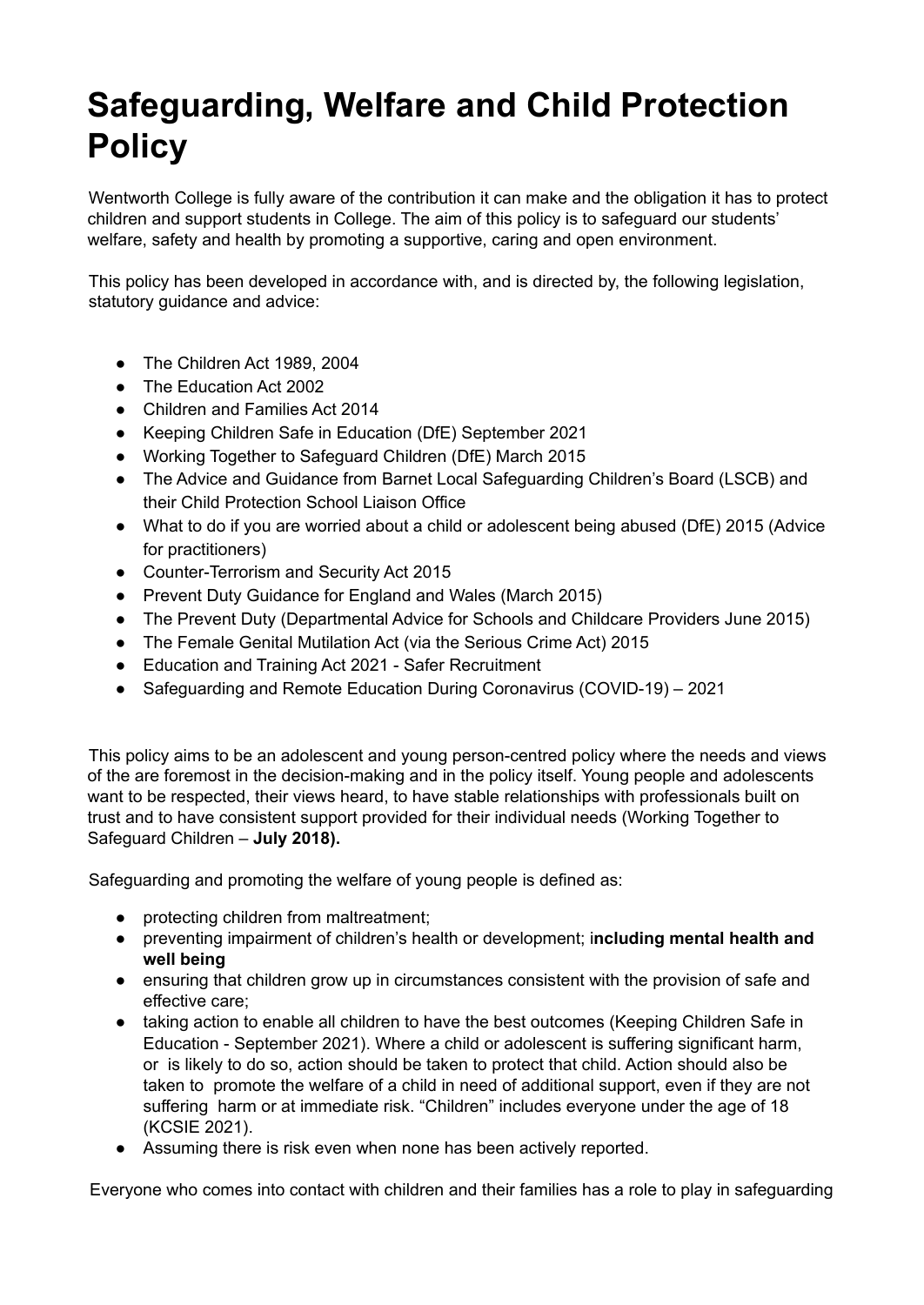children. Wentworth College committed to safeguarding and promoting the welfare of children and young people and expects all staff to share this commitment

# **The welfare of all students in College is of paramount importance.**

As well as safeguarding against neglect, physical abuse, sexual abuse and emotional abuse, staff should have an understanding of wider safeguarding issues including:

- Child sexual exploitation
- Child Criminal Exploitation
- Mental health and well being
- Domestic violence
- Peer to peer violence (peer on peer abuse)
- County Lines
- So called honor-based abuse including FMG (female genital mutilation) and forced marriage
- Fabricated & induced illness
- Substance misuse and gang activity.
- Radicalisation
- Serious violence

#### **KEY PRINCIPLES**

Every student should feel safe and protected from any form of abuse which, in this policy, means any kind of neglect, non-accidental physical injury, sexual exploitation or emotional ill-treatment. We will act in the best interest of the child.

It is our policy and our commitment to take all reasonable measures to safeguard and promote the welfare of each student in our care and:

i. ensure that we practise **safe recruitment** in checking the suitability of staff and volunteers (including staff employed by another organisation) to work with students with the guidance given in keeping children safe in Education (2016), the Education (Independent School Standards) (England) Regulations 2014 as amended and Working Together to Safeguard Children (2015).

ii. To protect each student from any form of abuse, whether from an adult or another student. **iii. To be alert and able to identify indicators of all possible abuses both in the College and from outside.**

iv. To deal appropriately with every suspicion or complaint of abuse with robust reporting systems

v. To make sure records are available to all records when appropriate, proportionate and relevant and that records are recorded in a neutral and professional manner vi. To design and operate procedures which promote this policy and which, so far as possible, ensure that staff and others who are innocent are not prejudiced by false allegations. **vii. To be alert to the needs of students with medical conditions.**

viii. To operate sensible health and safety procedures.

ix. To take all practicable steps to ensure that the college premises are as secure as circumstances permit.

**x.** To operate a clear and supportive policy on drugs, alcohol and **substance misuse. xi. To consider and develop procedures to deal with any other safeguarding issues which may be specific to individual students in the College.**

xii. To have regard to current education legislation and guidance provided by the Secretary of State for Education.

**xiii. To establish and maintain an ethos where students feel secure and are encouraged**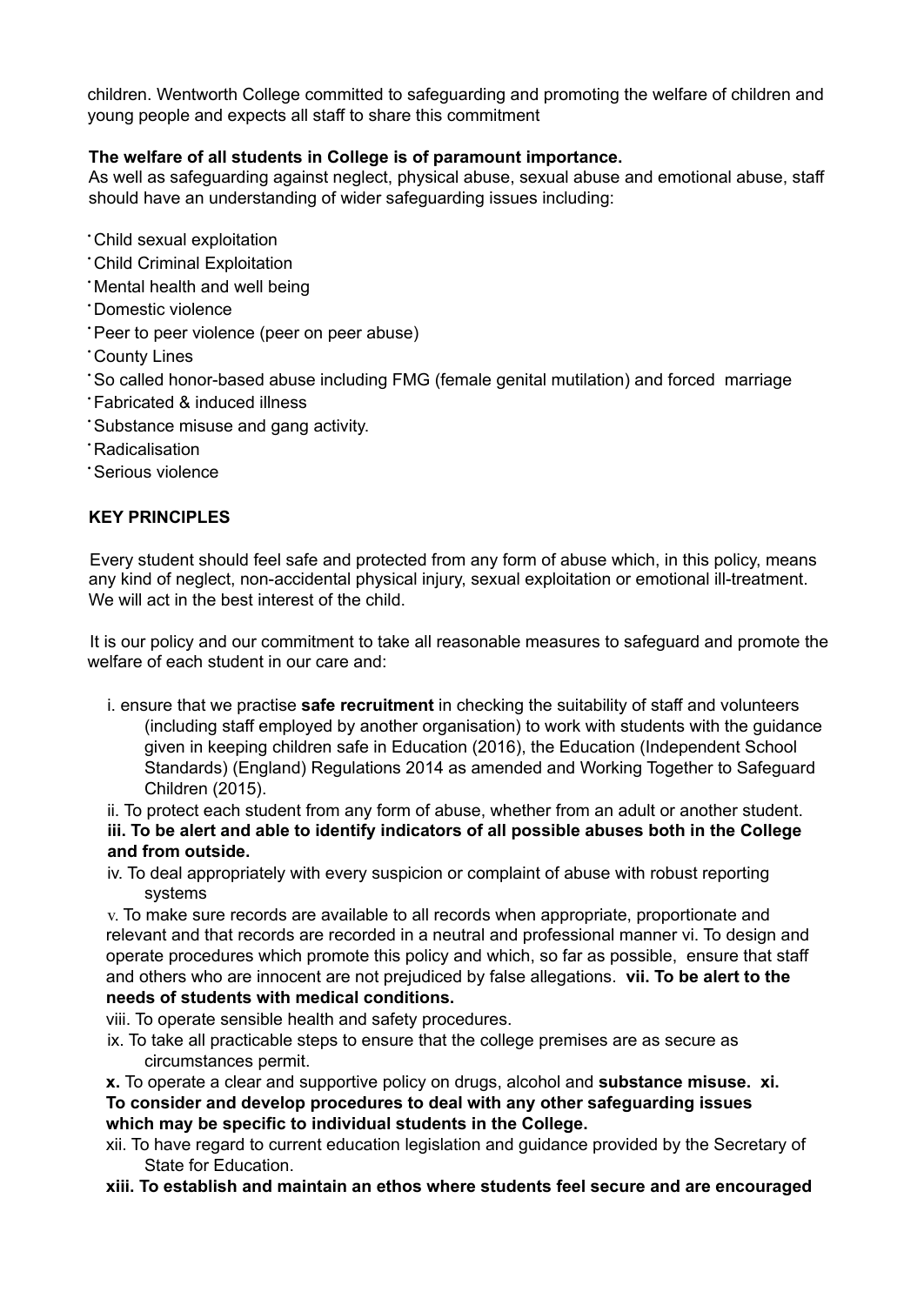**to talk and are listened to and promotes an environment that promotes positive mental health and prevents difficulties**

- **xiv. To ensure students know that there are adults in the College whom they can approach if they are worried or in difficulty.**
- xv. To uphold and develop each student's self-esteem, security, confidence, assertiveness, independence and personal safety skills.
- **xvi. To help students to acquire skills and attitudes to stand against abuse in their own lives and to prepare them for responsibilities in their adult lives.**

**xvii. To encourage all students towards a positive self-image. xviii.To help students to make reasoned, informed choices, judgements and decisions. xix. To establish effective communication between students, teachers, parents and support agencies.**

**xx. To provide guidelines for all College staff in cases of suspected or disclosed abuse.** Every complaint or suspicion of an abuse from within or outside the College will be investigated. If the 'Designated Lead Person' is unsure about whether a case should be formally referred or has a general concern about a student's health or development, he /she can seek advice and support from the local social services department, the **MASH** team (Barnet) on 020 8359 4066 or the **NSPCC** The Education Welfare Officer may also be able to offer advice.

# **The Designated Safeguarding Lead (DSL) for Child Protection**

The College has appointed a member of staff

# *MISS CANDICE RAKUSIN (the DSL)*

to be responsible for matters relating to child protection and welfare. The main responsibilities of this individual are:

• To undergo training every two years (last completed October 2020)

• To be the first point of contact for parents, students, teaching and administrative staff, external agencies and any other in all matters of child protection.

• To ensure all staff are aware of the need to be alert to signs of abuse and know how to respond to a student who may tell of abuse.

• To co-ordinate the child protection procedures in the College.

• To ensure that the College provides on-going staff training in child protection and that training is up to date with policy.

• To monitor the keeping, confidentiality and storage of records in relation to child protection. • To ensure that all students are encouraged to talk and that students know whom to approach with any concerns.

• To ensure that the duty of care towards students and staff is promoted by raising awareness of illegal, unsafe and unwise behaviour and assist staff to monitor their own standards and practice.

# **If the Designated Safeguarding Lead (DSL) is unavailable or is the subject of a complaint, her duties will be carried out by the Principal**

# **MANUEL GUIMARAES (Principal)**

# **EVERY STUDENT HAS THE RIGHT:-**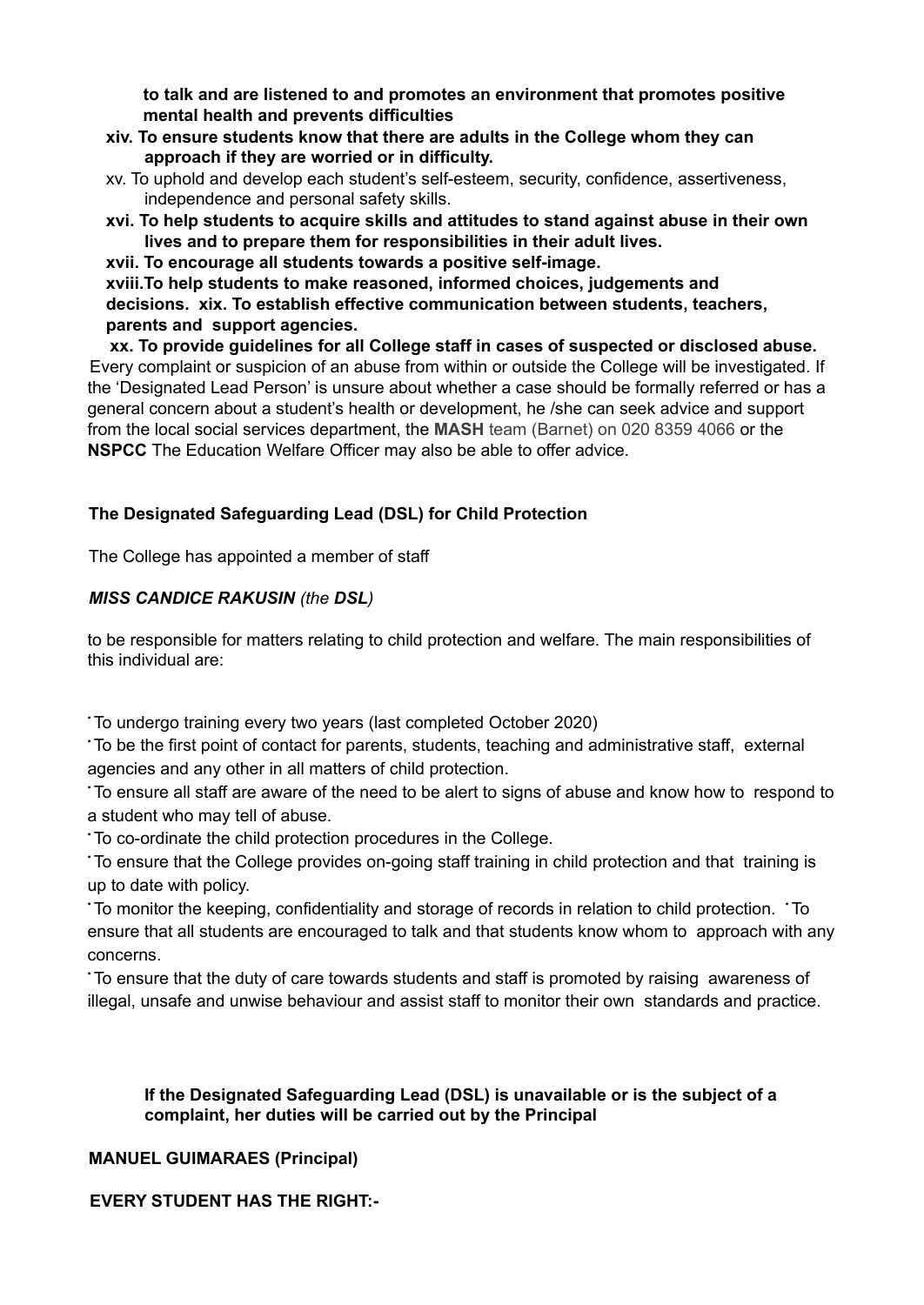• To be free from any abuse

- To have staff in College with whom they can feel confident to discuss any concerns regarding child protection.
- To have their self-esteem and self-confidence nurtured at all times.
- To be educated in personal safety skills, t**he responsibilities of parenthood and how to become a responsible citizen, free from discrimination on the grounds of gender, disability, sexual orientation, race, creed or background.**

#### **Types of Abuse**

The following categories of significant harm, defined in relevant publications, are used for the Register and statistical purposes.

#### **Neglect**

A persistent failure to meet a child's basic physical and/or psychological needs, likely to result in the serious impairment of the child's health or development. It may involve a parent or guardian failing to provide adequate food, shelter or clothing, failure to protect a child from physical harm or danger, or the failure to ensure access to appropriate medical care of treatment. It may also include neglect, or unresponsiveness to a child's basic emotional needs.

#### **Physical Abuse**

May involve hitting, shaking, throwing, poisoning, burning or scalding, drowning, suffocating, or otherwise causing physical harm to a child. Physical harm may also be caused when a parent or guardian feigns the symptoms of, or deliberately causes ill health to a child whom they are looking after. This situation is commonly described using terms such as fabricated and induced illness. This also includes FGM.

#### **Emotional Abuse**

A persistent emotional ill-treatment of a child such as to cause severe and persistent effects on the child's emotional development. It may involve conveying to children that they are worthless or unloved, inadequate, or valued only insofar as they meet the needs of another person. It may feature signs of developmentally inappropriate expectations being imposed on children. It may involve causing children frequently to feel frightened or in danger, or the exploitation or corruption of children. Some level of emotional abuse is involved in all types of ill treatment of a child. This also includes FGM.

#### **Sexual Abuse**

Involves forcing or enticing a young child or young person to take part in sexual activities, whether or not the child is aware of what is happening. The activities may involve physical contact, including penetrative or non-penetrative acts. They may include non-contact activities, such as involving children in looking at, or in the production of pornographic material or watching sexual activities or encouraging children to behave in sexually inappropriate ways.

# **OTHER SAFEGUARDING ISSUES**

All staff are made aware of and alert to, other specific safeguarding issues, and given advice on these, by the DSL in the annual refresher on Child Protection matters. Staff have completed The Key Safeguarding Training (2021).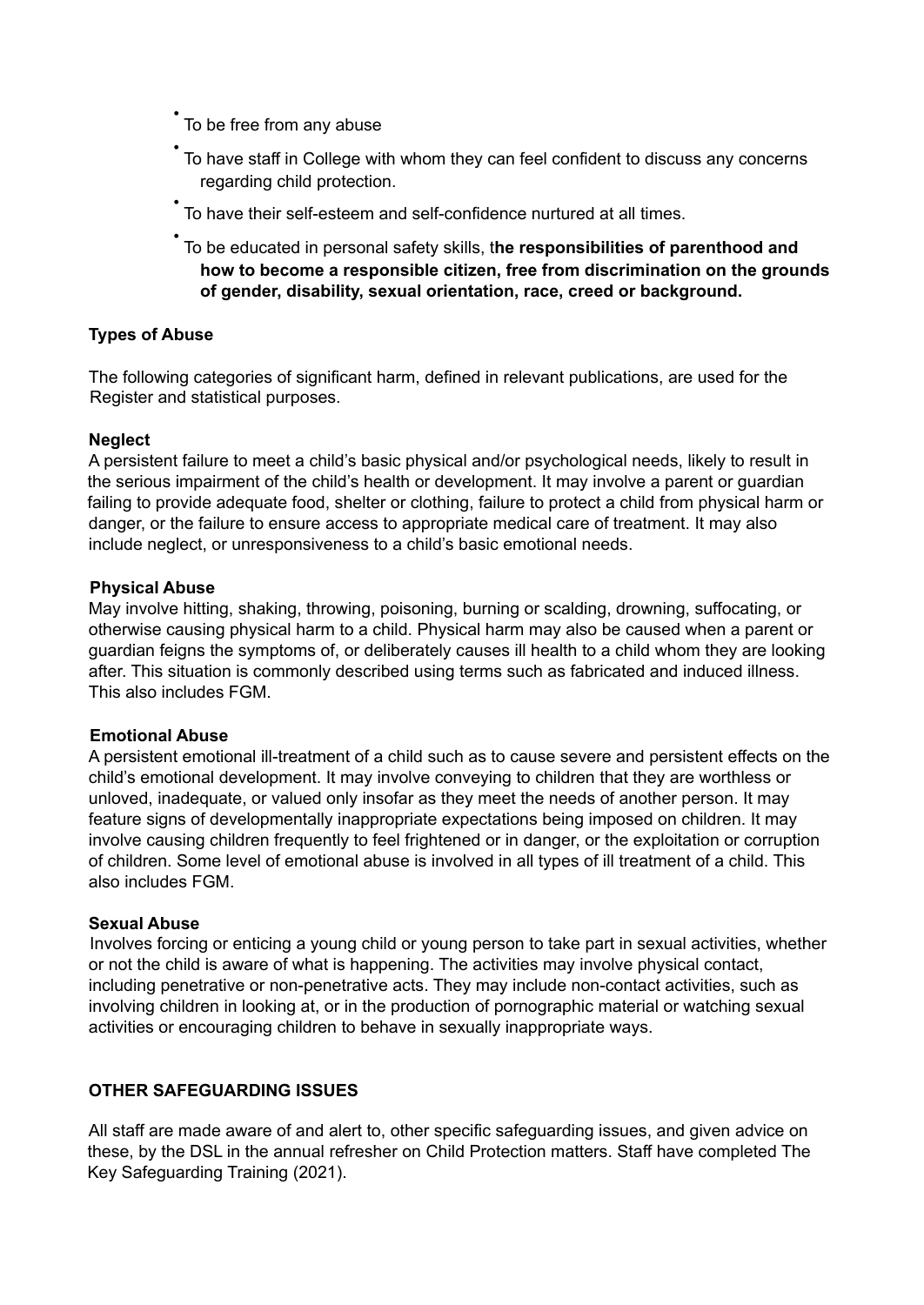Staff are aware that a **Child Missing from Education** is potentially a safeguarding concern and could be a sign of abuse or neglect. Staff are alert to patterns of regular absence and will alert the DSL in line with other potential safeguarding concerns. The School has a duty to inform the local authority of any pupil who fails to attend school regularly, or has been absent without the school's permission for a continuous period of 10 days or more. The school's attendance monitoring system regularly highlights pupils whose attendance falls below 95% to ensure that attendance is closely monitored and regular absence is followed up in the best interests of the child. **Please refer to Bromcom Register.**

**Child Sexual Exploitation (CSE)** ("a type of sexual abuse in which all young children under the age of 18 (or over) are sexually exploited for money, power or status", NSPCC). Sexual exploitation can take many forms from the seemingly "consensual" relationship where sex is exchanged for gifts or money, to serious organised crime by gangs and groups. What marks out all forms of Child Sexual Exploitation is the imbalance of power in the relationship, from coercion or intimidation (including threats) to have sex, to unwanted pressure from peers to have sex, sexual bullying including cyberbullying and grooming. It can be one experience or many different ones. It can be difficult to recognise, can look different for different genders, the victim may have a genuine trust of the abuser and may not recognise or realise that the situation is abusive. The contact for CSE at Barnet is Perryn Jasper - 020 8359 7207 perryn.jasper@barnet.gov.uk

**Female Genital Mutilation** ("all procedures involving partial or total removal of the external female genitalia or other injury to the female genital organs", KCSIE 2021**). FGM is illegal in the UK** and is a form of child abuse with long-lasting consequences. Any concerns that FGM has taken place, or may be about to take place, must be reported immediately to the DSL who will activate local safeguarding procedures. This may involve a disclosure from a pupil, a friend or relative. Staff should not examine pupils. Since October 2015 teachers have a mandatory duty to report to the police any disclosure or other evidence of FGM on a girl under 18 to the police. Unless the member of staff has a good reason not to, they should discuss the case with the DSL and involve children's social care as appropriate. Under this new mandatory duty a teacher failing to report such cases will face disciplinary sanctions. **Perryn Jasper may be contacted if staff are in doubt about a possible case of FGM in the college.**

#### **Preventing the Radicalisation (the PREVENT duty)**

The school takes its duty to protect pupils from the risk of radicalisation very seriously. Radicalisation refers to the process by which a person comes to support terrorism and forms of extremism as defined under *Section 26 of the Counter-Terrorism and Security Act 2015*. This duty is known as the **Prevent** duty. Under paragraph 7 of Prevent, extremism is defined as a **"vocal or active opposition to fundamental British values, including democracy, the rule of law, individual liberty, and mutual respect and tolerance of different faiths and beliefs. We also include in our definition of extremism calls for the death of members of our armed forces".** The school aims to protect and safeguard pupils at risk of radicalisation and staff are alert to, and assess the risk of, pupils being drawn into terrorism and extremist ideology. We encourage healthy debate and discussion of issues at age appropriate levels and in various areas, and we promote a tolerant, respectful culture throughout school. Staff use their professional judgment to identify pupils who might be at risk of radicalisation and how may be in need of help or protection. If a member of staff has concerns over a pupil at risk they will share that with the DSL who will consider whether it is appropriate to refer the issue to the Safeguarding Welfare and Child Protection Policy 8 local Children's Social Care/LSCB and the local Prevent Co-ordinator and/or Channel Panel, a programme focussing on early support for a child or young person identified as being vulnerable to being drawn into terrorism or radicalisation. **Prevent training for staff is updated every two years. They completed training in September 2020 / 2021. Perryn Jasper is available to staff for advice and guidance if they are unsure about possible radicalisation in the college.**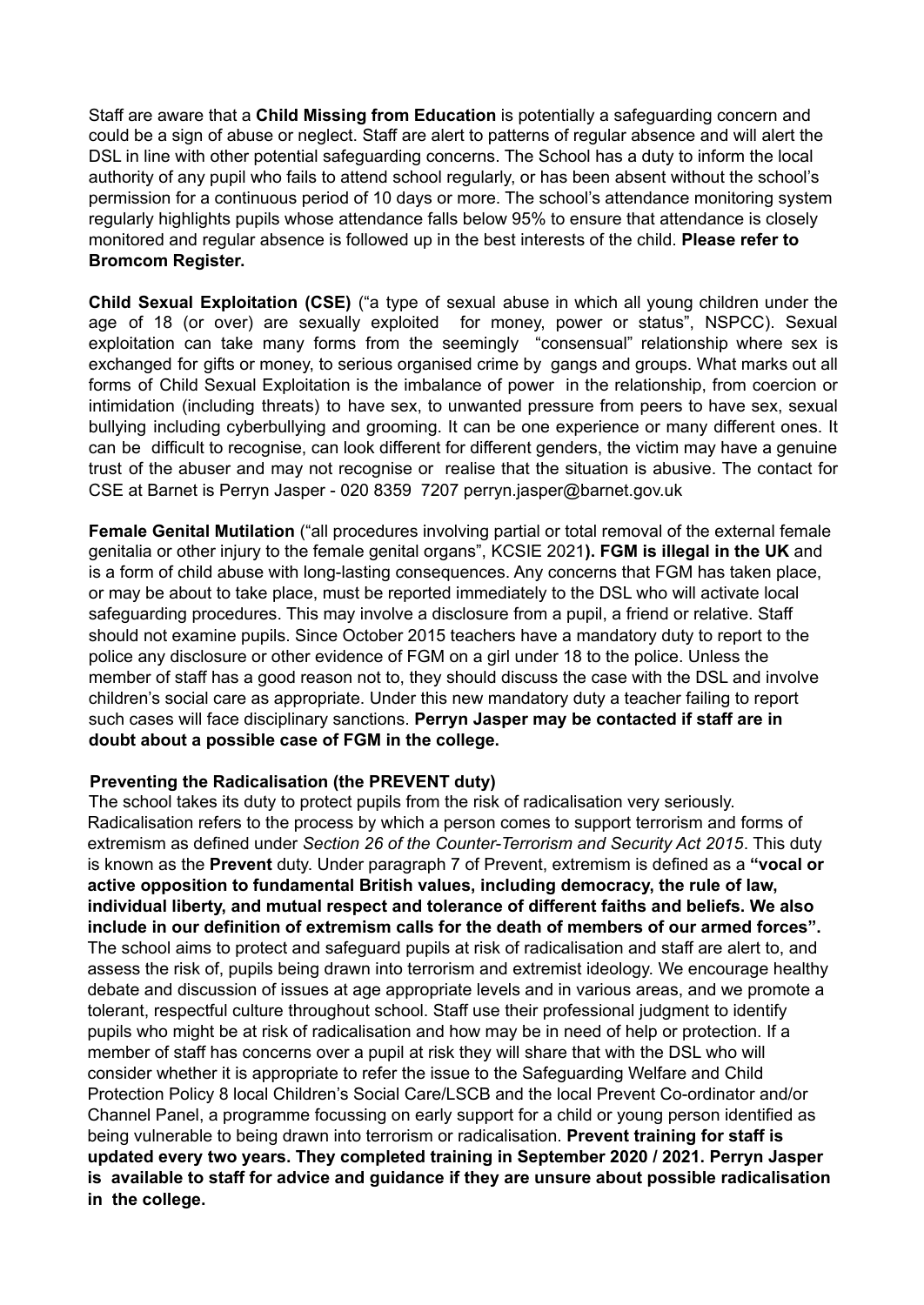#### **Safer Recruitment**

In recruiting staff to vacant posts, the College will:

• Ensure that there is a clear statement confirming the College's commitment to safeguarding and promoting the welfare of all its students in all recruitment materials, induction training and in job descriptions.

• There will be one suitably trained person on each selection panel for every appointment made within the College who will advise on child protection matters pertaining to interviewees. Before any appointment there will always be a face-to-face interview that explores the candidate's suitability to work with children as part of ascertaining his/her suitability for the post. All interviewees will be questioned on their awareness of child protection issues.

• All applicants will list employment history with exact dates and explain all gaps.

• In job descriptions, make reference to the responsibility of safeguarding and promoting the welfare of children; all person specifications will include reference to suitability to work with children.

Approach referees for all short-list candidates, including internal applicants, and ensure referees are sent the job description and person specification. A written reference will always be taken from the most recent employer. If the applicant is not working with children but has done so in the past an additional reference will be obtained from the employer by whom the applicant was most recently employed to work with children. Referees will be provided with a standard reference pro-forma that asks for general comments on the candidate's performance history and conduct.

• Not accept open references from candidates. References will be obtained directly from referees.

Disclosure and Barring Service check. Due to the nature of the work, the School applies for an enhanced disclosure from the Disclosure and Barring Service (DBS) in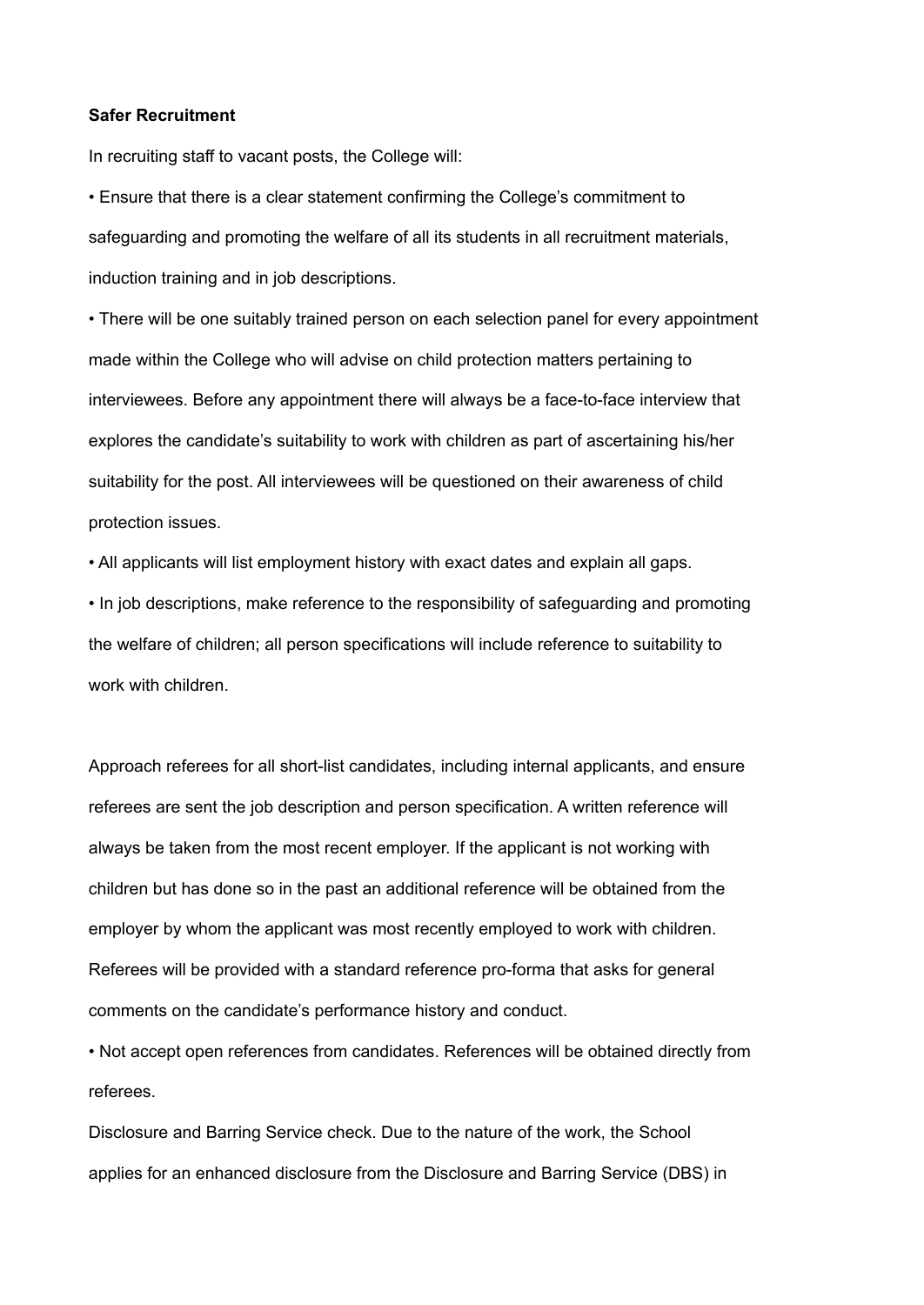respect of all prospective staff members. An enhanced disclosure will contain details of all convictions on record (including those which are defined as "spent" under the Rehabilitation of Offenders Act 1974) together with details of any cautions, reprimands or warnings held on the Police National Computer. An enhanced disclosure will also reveal whether an applicant is barred from working with children or young adults by virtue of his/her inclusion on Recruitment, Selection and Disclosure Policy 5 the lists of those considered unsuitable to work with children or young adults maintained by the DBS. An enhanced disclosure may also contain non-conviction information from local police records which a chief police officer thinks may be relevant in connection with the matter in question. If there is a delay in receiving a DBS disclosure the School has discretion to allow an individual to begin work pending receipt of the disclosure. This will only be allowed if all other checks, including a check of the Children's Barred List have been completed and once appropriate supervision has been put in place.

• Ensure that proof of identity is obtained from all employees without exception and a

copy will be kept on file. Exam and degree certificates and/or certificates of professional

qualifications will be requested from all staff for whom this is appropriate and copies will

be kept on file.

#### **For further information, please refer to the Recruitment of Staff Policy which can be found on our website.**

#### **Online Safety**

Measures are in place for appropriate online filters and monitoring systems to help ensure the online safety of pupils. The school aims to work in close partnership with parents to ensure that children enjoy the freedom ICT brings whilst also understanding and knowing how to keep themselves safe in regard to mobile phones, smart watches, sending nudes and semi-nudes. Pupils are taught a range of topics which include keeping safe online, women's safety in society, and also talks about the world in which live. There is also an adolescent therapist available to students if they would like to report or discuss unsafe online concerns.

#### **Peer to peer abuse**

Staff should be alert and aware that children can abuse other children, sometimes unwittingly and sometimes intentionally. All staff are encouraged to report any concerns. Further information on types of abuse and links to up-to-date information and guidance on safeguarding issues can be found in KCSIE (5 September 2021). Keep in mind that no repeated cases does not mean it is not occurring.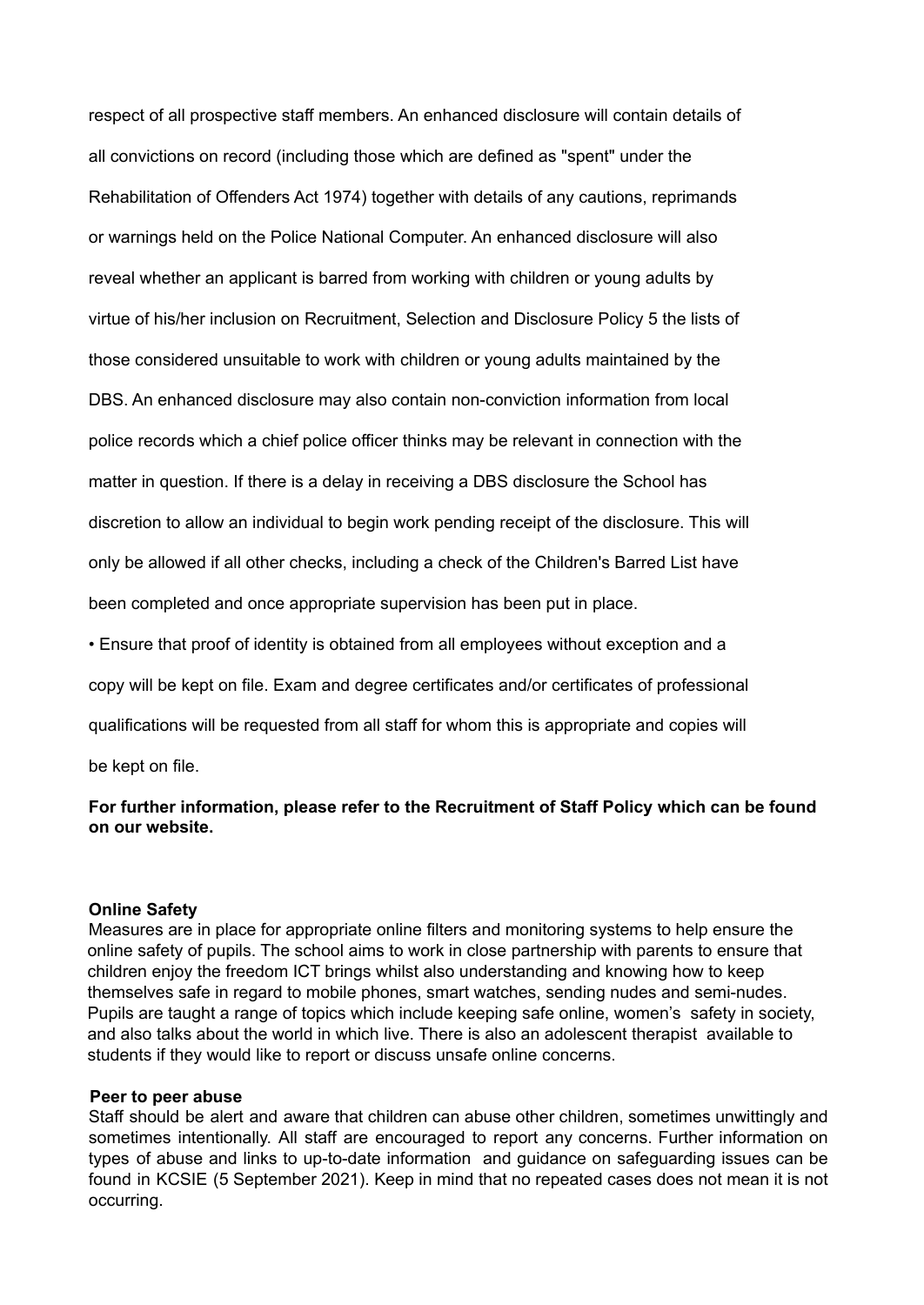# **Possible signs or indicators of abuse include (but are not limited to)**

• Disclosure of abuse or <sup>a</sup> question which gives rise to that inference

• There is no reasonable or consistent explanation for a pupil's injury; the injury is unusual in kind or location; there are a number of injuries or a pattern to them

- The pupil's behaviour changes suddenly or their behaviour stands out as being extremely challenging behaviour or possibly extreme model behaviour
- The pupil asks to drop subjects with a particular teacher and seems reluctant to discuss the reasons
- The pupil's development is delayed
- The pupil loses or gains weight
- Self-harming behaviour, including cutting and drug and alcohol abuse
- The pupil uses inappropriate sexual language

• The pupil displays a high level of anxiety

• The pupil isolates himself/herself and becomes withdrawn

\* The pupil appears neglected, for example, hungry or inadequately clothed \* The pupil

is reluctant to go home, or has been openly rejected by parents or carers • The pupil's friendship circle in or out of school changes significantly and/or suddenly

#### **Fabricated or Induced Illness**

The College follows the advice given in Paragraphs 2.121 – 2.132 of Working Together. Teachers and other school staff are particularly well placed and trained to notice outward signs of harm through their day-to-day contact with students. It is important that staff do not undertake their own enquiries if they have reason to suspect possible or actual harm. Enquiries into concerns about a student's welfare (if under 18) are the responsibility of the **MASH** hub based in Barnet or the police. They have the necessary professional expertise to take such enquiries forward. As with all other forms of suspected harm or young people over 18, teachers and all other staff should refer any child welfare concerns they have to the senior member of staff with designated responsibility for child protection issues (The Child and Adolescent Psychotherapist). She will act as a source of advice and support, and is responsible for co-ordinating action within the College and liaising with the Barnet MASH hub or other appropriate support networks.

#### **Forced Marriage**

A forced marriage is where one or both people do not (or in cases of people with learning disabilities, cannot) consent to the marriage and pressure or abuse is used. It is an appalling and indefensible practice and is recognised in the UK as a form of violence against women and men, domestic/child abuse and a serious abuse of human rights. There is a clear distinction between a forced marriage and an arranged marriage. In arranged marriages, the families of both spouses take a leading role in arranging the marriage, but the choice of whether or not to accept the arrangement still remains with the prospective spouses. However, in forced marriage, one or both spouses do not consent to the marriage but are coerced into it. Duress can include physical, psychological, financial, sexual and emotional pressure. In the cases of some vulnerable adults who lack the capacity to consent, coercion is not required for a marriage to be forced. The pressure put on people to marry against their will can be physical or emotional and psychological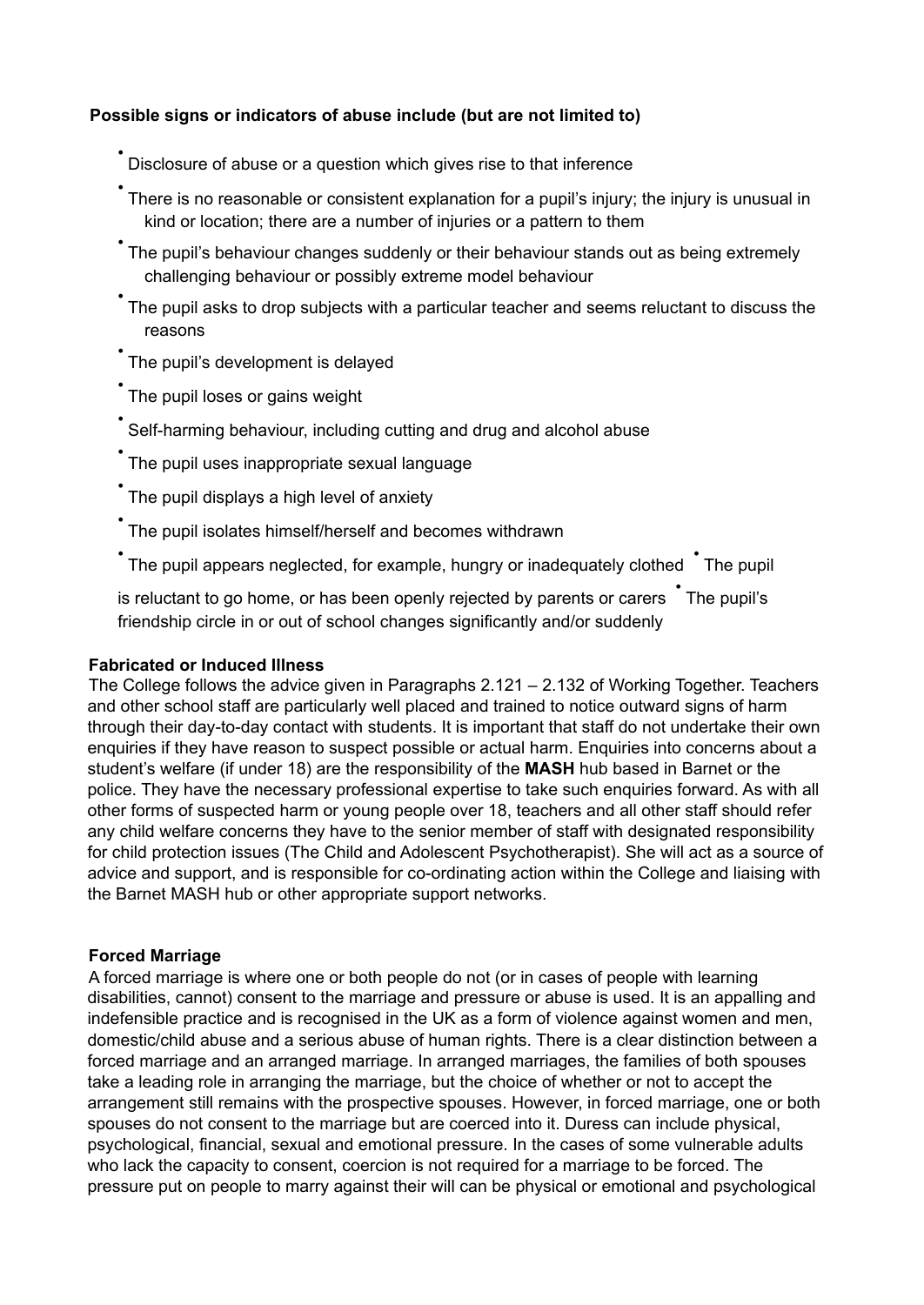(for example, when someone is made to feel like they're bringing shame on their family). Financial abuse (taking your wages or not giving you any money) can also be a factor. It can happen to both women and men, although many of the reported cases involve young women and girls aged between 16 and 25. There is no "typical" victim of forced marriage.

Potential signs or indicators (These are not intended to be an exhaustive list.)

• Absence and persistent absence.

Request for extended leave of absence and failure to return from visits to country of origin.

• Fear about forthcoming school holidays

Surveillance by siblings or cousins at school.

• Decline in behaviour, engagement, performance or punctuality.

• Poor exam results.

• Being withdrawn from school by those with parental responsibility.

• Not allowed to attend extra-curricular activities

• Sudden announcement of engagement to <sup>a</sup> stranger

• Prevented from going on to further/higher education

• Social care assessment

#### **Gangs and Youth Violence**

The College recognises that 'early intervention' includes anti-bullying and a curriculum that ensures that young people develop the social and emotional skills they need in order to meet their full potential. The college will provide workshops and tutor time to ensure students develop conflict resolution skills, understanding risky situations, and violence and abuse should be clearly defined so that young people know when to seek help.

#### **Drugs and substance abuse**

As part of the College's statutory duty to promote pupils' wellbeing, the college will endeavour to:

• Provide accurate information on drugs and alcohol through education and targeted information, including via the **FRANK** service;

• Tackle problem behaviour in schools, with wider powers of search and confiscation • Work with local voluntary organisations, health partners, the police and others to prevent drug or alcohol misuse

#### **Students with Special Educational Needs (SEN) and Disabilities (SEND)**

The College recognises that students with SEN or SEND requirements may have additional safeguarding challenges. There can be additional barriers to recognising abuse and neglect in this group of students.

This can include:

• assumptions that indicators of possible abuse such as behaviour, mood and injury relate to the student's impairment without further exploration

• students with SEN and SEND can be impacted by things like bullying without outwardly showing any signs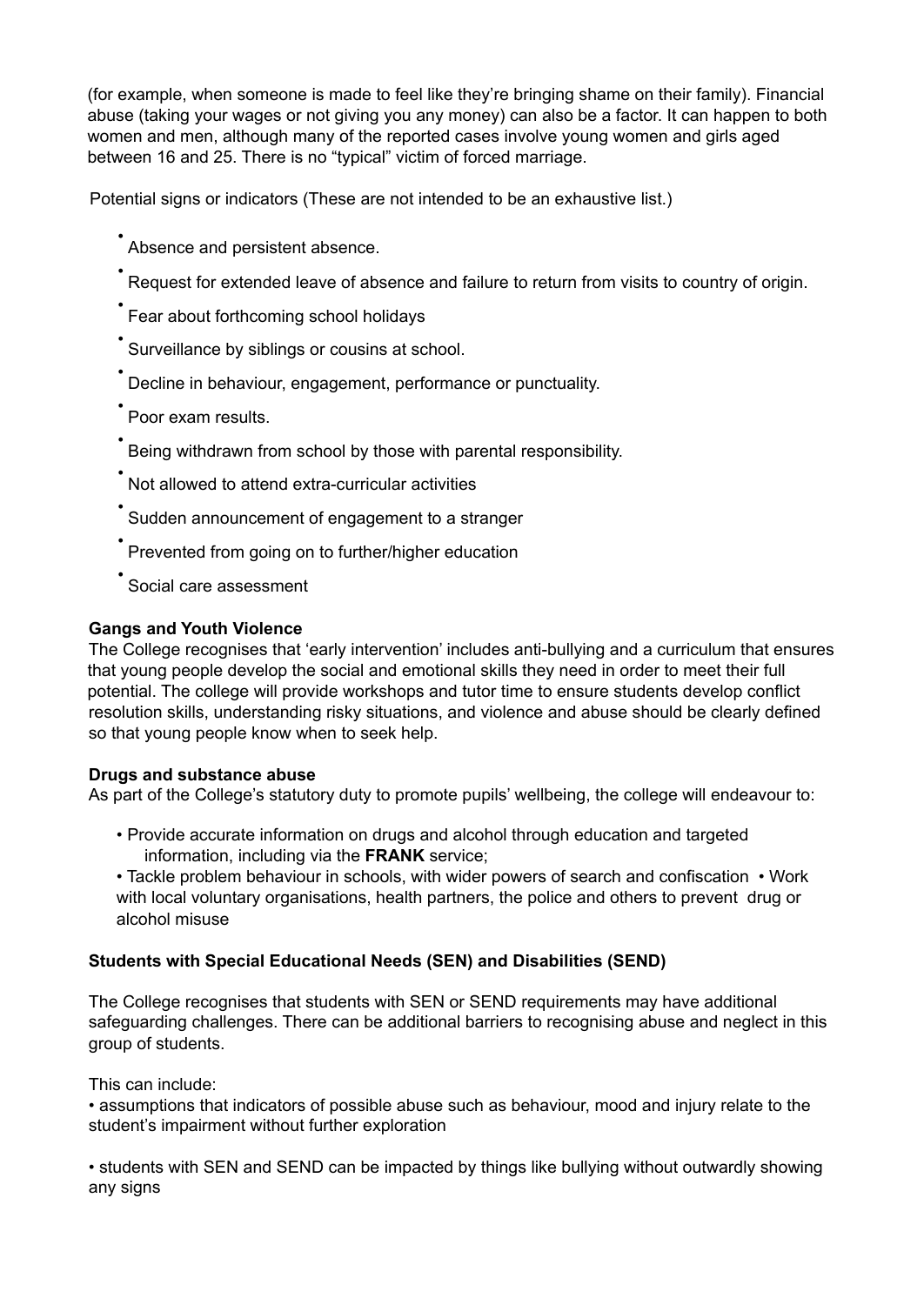• communication difficulties in overcoming these barriers.

#### **Whistleblowing**

All staff are required to report to the Principal, therapist or Safe Guarding Lead, any concern or allegations about the school practices or the behaviour of colleagues which are likely to put pupils at risk of abuse or other serious harm. There will be no retribution or disciplinary action taken against a member of staff for making a report provided that it is done in good faith.

#### **DUTY OF THE COLLEGE**

The College has the responsibility to:

- Read all policies including update to KCSIE (2021)
- Read and understand policies through CPD and training.
- Provide an environment free from any abuse or discrimination
- Provide a designated member of staff with responsibility for child protection issues.
- Respect each student's right to privacy regarding abuse but within the requirements of this policy.
- Train all staff to be aware of the possibility of abuse and the potential signs to look for.
- All staff to undertake safeguarding training.

• At all times raise each student's self-esteem and confidence.

• Educate students to respect everyone, recognise British values to develop personal safety skills and to become well rounded members of society.

• Liaise with Social Services if abuse requiring a referral is suspected.

• Inform parents and guardians of the College's Child Protection Policy

• Implement and monitor an Anti-Bullying Policy.

# **Duty of Staff**

Every member of staff in the College has a duty:

• To protect students from abuse.

• To be aware of the College's child protection procedures and to follow them. • To know how to access and implement the procedures, independently if necessary.

- To keep a sufficient record of any significant complaint, conversation or event.
- To report any matters of concern to the DSL or Principal.
- To undertake appropriate training, with the DSL undertaking refresher training every two years.

# **PROCEDURES**

#### **11. Initial Complaint**

A member of staff suspecting or hearing a complaint of abuse must not investigate it beyond the point at which it is clear that there is an allegation. In particular, the member of staff:

o Must listen carefully to the student and keep an open mind. Staff should not take a decision as to whether or not the abuse has taken place. Reassure the student that their complaint will be heard and listened to carefully, and that they will feel supported.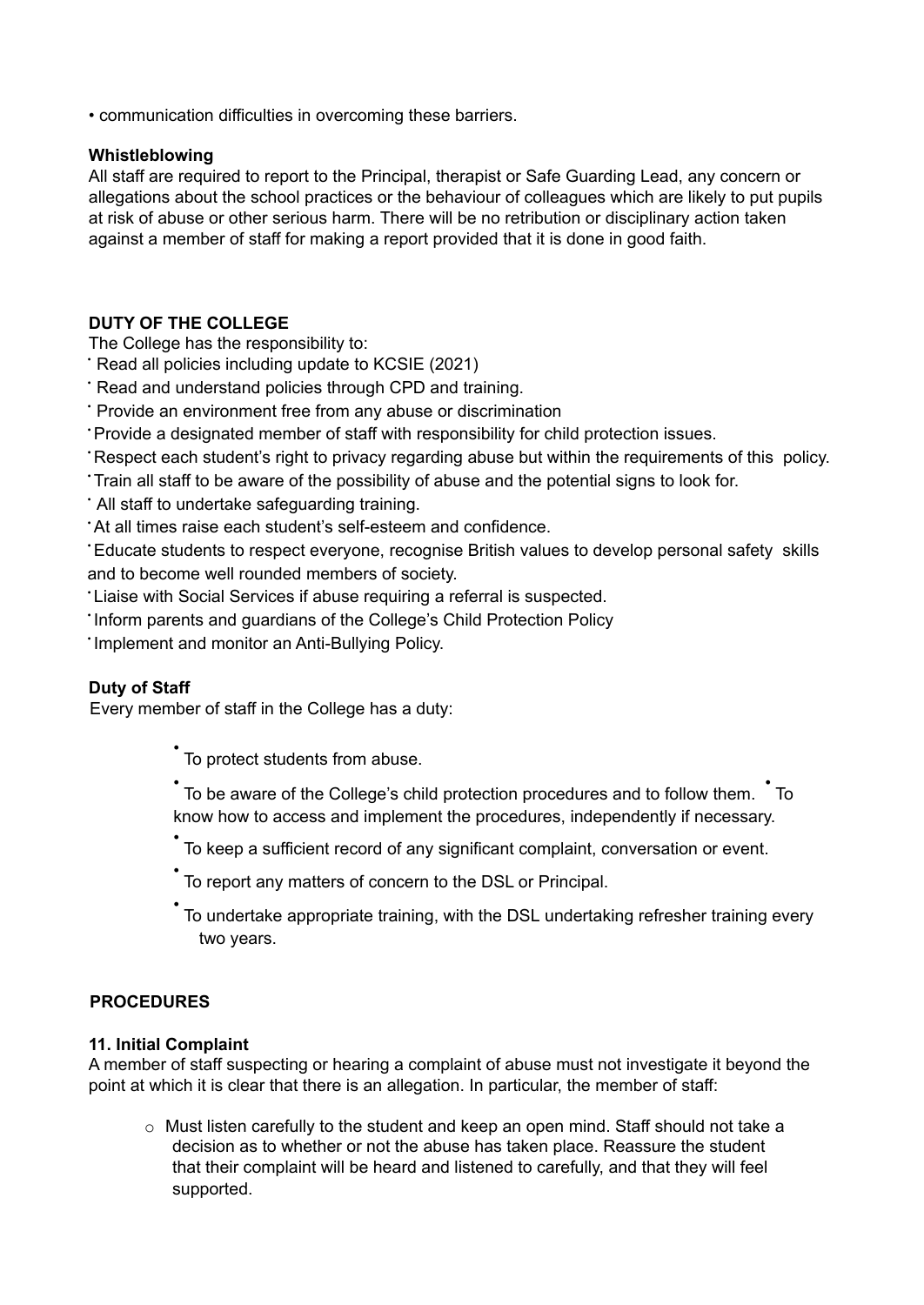- o **MUST NOT ASK LEADING QUESTIONS**, that is, a question which suggests its own answer.
- o Must reassure the student but not give a guarantee of absolute confidentiality and explain the need to pass the information to the Designated Person, who will ensure that the correct action is taken.
- $\circ$  Must keep a sufficient written record of the conversation. The record should include the date, time and place of the conversation, that a complaint has been made, and the essence of what was said and done by whom and in whose presence. The record should be signed by the person making it and should use names, not initials. The record must be kept securely and handed to the Designated Person.

#### **Preserving Evidence**

All evidence (e.g, scribbled notes, mobile phones containing text messages, clothing, computers), must be safeguarded and preserved.

#### **Reporting**

All suspicion or complaints of abuse must be reported to the Designated Person or to the Principal. The Designated Person will brief the Principal on all cases, unless the Principal is himself the subject of the complaint, in which case another senior member of staff should be briefed.

#### **Action by the Designated Person**

The action to be taken will take into account:

- $\circ$  The nature and seriousness of the suspicion or complaint. A complaint involving a serious criminal offence will always be referred to Social Services or the police without further investigation by the college.
- $\circ$  The wishes of the student, who has complained, provided that the student is of sufficient understanding and maturity and properly informed. However, there may be times when the situation is so serious that decisions need to be taken, after all appropriate consultation, that override a student's wishes.
- $\circ$  The wishes of the complainant's parents provided they have no interest which is in conflict with the student's best interests and that they are properly informed. Again, it may be necessary, after all appropriate consultation, to override parental wishes in some circumstances. If the Designated Person involved is concerned that disclosing information to parents would put a student at risk, he or she will take further advice from the relevant professionals (LADO – Local Authority Designated Officer) before making a decision to disclose.
- o Duties of confidentiality, so far as applicable.
- $\circ$  The lawful rights and interests of the College community as a whole including its employees and insurers.
- $\circ$  If there is room for doubt as to whether a referral should be made, the Designated Person dealing with the case may consult with Social Services or other appropriate professionals on a no names basis without identifying the family. However, as soon as sufficient concern exists that a student may be at risk of **significant harm**, a referral will be made without delay. If the initial referral is made by telephone, the Designated Person responsible will confirm the referral in writing to Social Services within 24 hours. If no response or acknowledgement is received within three working days, the Designated Person will contact Social Services again.

#### o **Referral Guidelines**

A referral to social services or the police will not normally be made where:

- o The complaint does not involve a serious criminal offence.
- $\circ$  A referral would be contrary to the wishes of a student complainant who has the sufficient maturity, understanding and is properly informed, and contrary also to the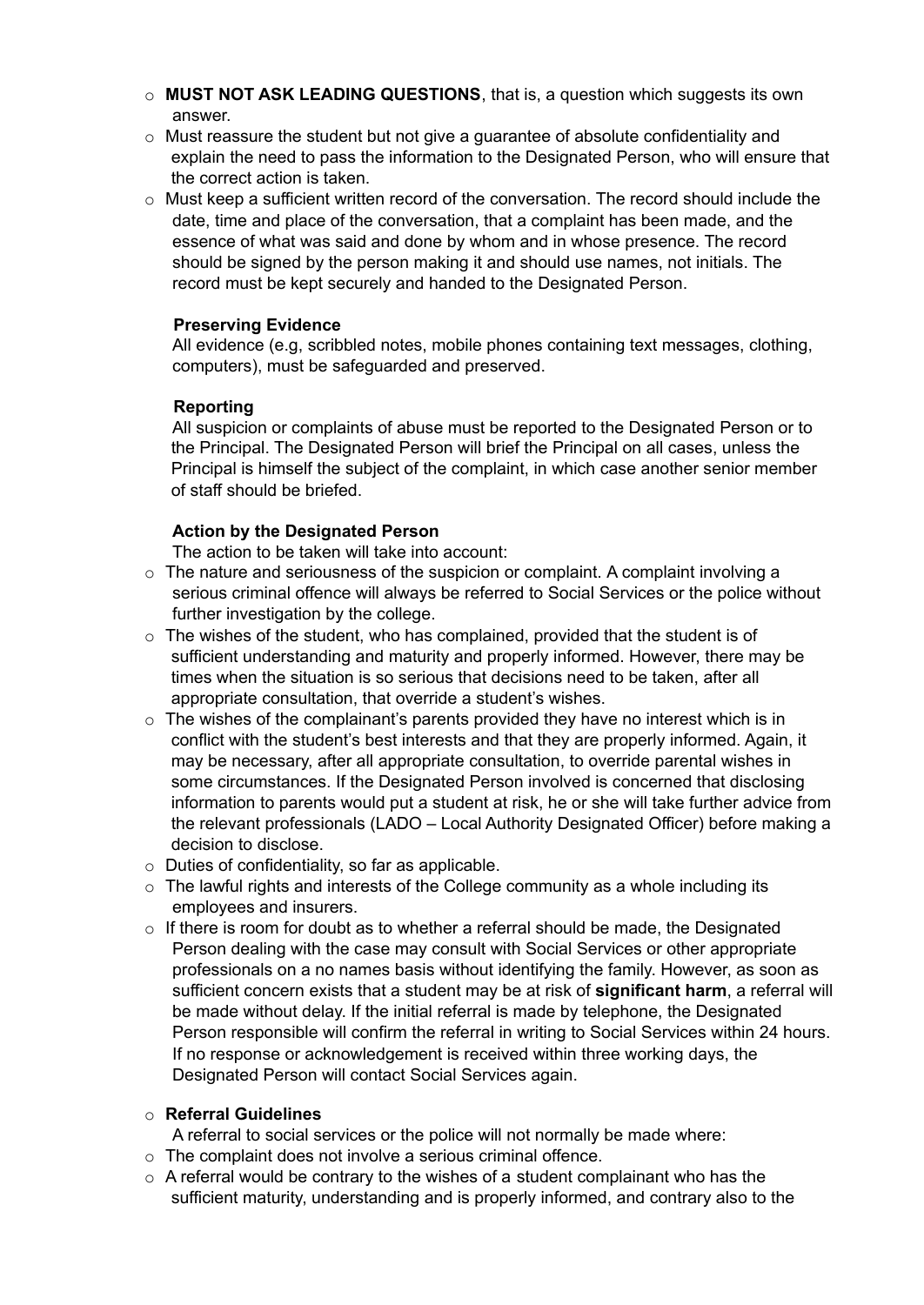wishes of the complainant's parents.

 $\circ$  The case is one that can be satisfactorily investigated and dealt with under the College's internal procedures, the parents being kept fully informed, as appropriate.

If, however, during the course of the internal procedures it appears that the situation is more serious, the Designated Person will again consider whether a referral should be made in accordance with this policy

When making a referral of a case of suspected or alleged abuse, the Designated Person will ask to be informed of the timing of this strategy discussion between the statutory agencies which will decide whether and how to investigate. The Designated Person will clarify with the investigating agencies when, how and by whom the parents and the student will be told that a referral has been made. A member of staff, either the Designated Person or the member of staff who knows the student best, will be prepared to contribute to the strategy discussion on the College's knowledge of the student.

#### **External Agencies**

Whether or not the College decides to refer a particular complaint to Social Services or the police, the complainant (in the case of a student this means the student and his/her parents or guardians) will be informed in writing of their right to make their own complaint or referral to social services or the Child Protection Unit of the police and will be provided with contact names, addresses and telephone numbers, as appropriate

#### **ALLEGATIONS AGAINST STAFF**

In dealing with allegations against staff, including the Principal and all others with regular contact with students, the College aims to strike a balance between the need to protect students from abuse and the need to protect staff from false or unfounded allegations. A College employee who is the subject of an allegation of abuse may be asked to take leave of absence or may be suspended pending the outcome of the investigation. This is decided by the Principal. The Principal will need to take into account the seriousness and plausibility of the allegation, the risk of harm to the student concerned or to other students, and the possibility that evidence has been tampered with, as well as the interests of the person concerned and the College. Suspension would be a neutral act, not a disciplinary sanction and would be on full salary.

If the complaint is against the Principal, a senior member of staff

#### **JODY NEWMAN, PROPRIETOR**

will take over the Principal's responsibilities and duties. Suspension will not be an automatic response to an allegation. Full consideration will be given to all the options, subject to the need to ensure:

- o The safety and welfare of the students or student concerned; and
- $\circ$  The need for a full and fair investigation.

#### **ALLEGATIONS AGAINST STUDENTS**

A student, against whom an allegation of abuse has been made, may be suspended from the College during the investigation and the College's Behaviour and Discipline Policy will apply.

#### **Suspected Harm from Outside the College**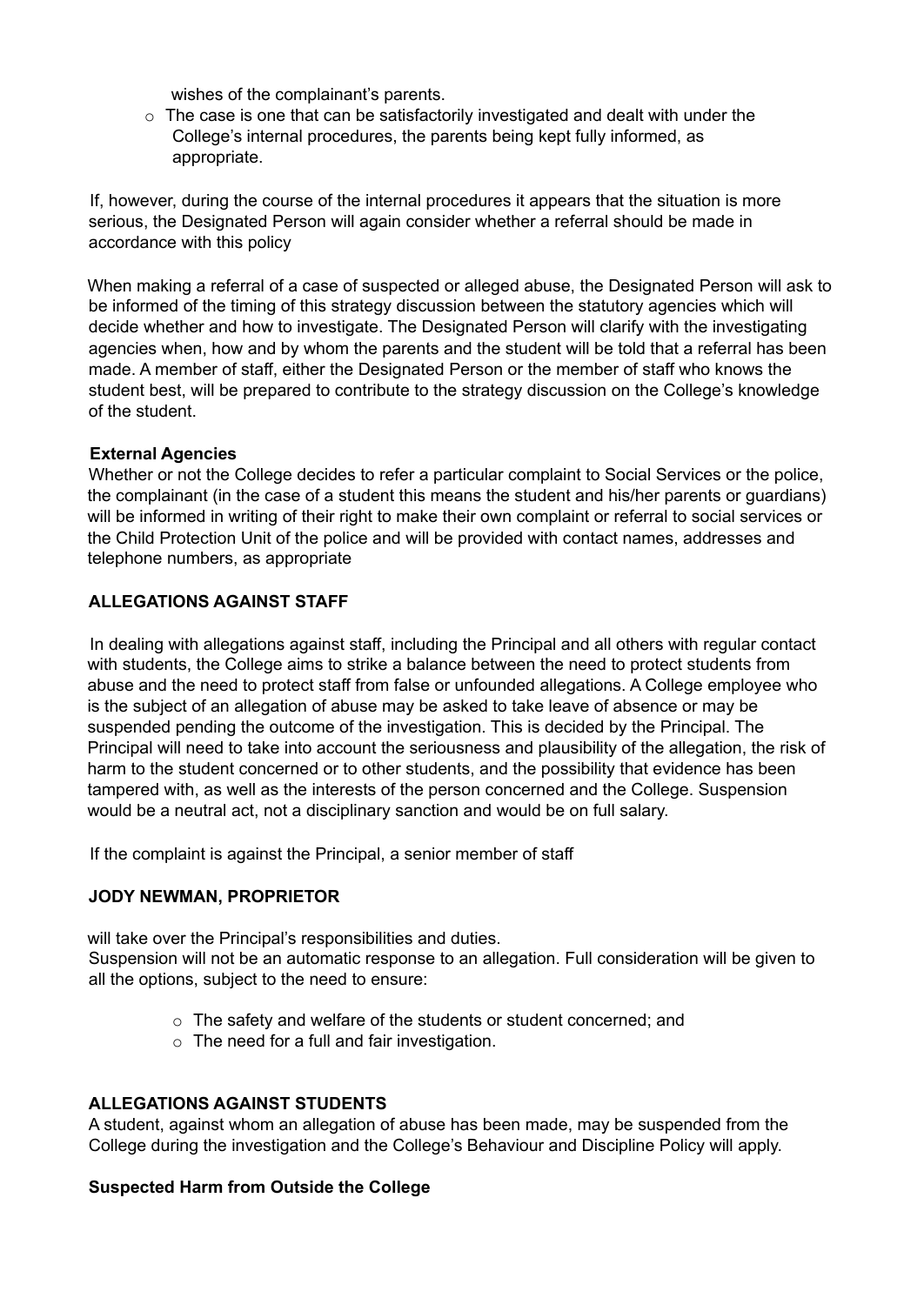A member of staff who suspects that a student is suffering harm from outside the College should seek information from the student with tact and sympathy using "open" and not leading questions. A sufficient record should be made of the conversation and if the member of staff continues to be concerned he or she should refer the matter to the College's Designated Person or the Principal.

#### **MONITORING**

The Designated Person will monitor the operation of this policy and its procedures.

#### **COMPLAINTS**

If a parent or guardian (or a pupil aged 16+) considers that the College has not operated this policy correctly, he or she may submit a complaint under the College's formal Complaints Procedure.

# **Guidelines for all Members of Staff.**

- All staff (teaching and administrative) have <sup>a</sup> responsibility to protect each student from abuse; this means that if you have a concern about a student, you should talk to the Designated Person or the Principal.
- Any lesson or activity may raise the sensitive issue of child abuse; be alert to the impact of the issues raised.
- Respect <sup>a</sup> student's right to privacy so that only the people who need to know are party to details of any possible abuse to that student.
- It is important for all students to acquire and develop skills for personal safety. This will primarily be delivered via the PHSE Programme but all teaching staff in any lesson or activity can contribute to students' understanding.
- Because of their day to day contact with individual students, teachers and other staff are particularly well placed to observe outward signs of abuse, changes in behaviour or failure to develop. Bruises, lacerations and burns may be apparent, particularly when children change their clothes for physical education and sports activities. Possible indicators of physical neglect, such as inadequate clothing, poor growth, hunger or apparently deficient nutrition, and of emotional abuse, such as excessive dependence or attention-seeking, may be noticeable. Sexual abuse may exhibit physical signs, or lead to a substantial behavioural change including precocity or withdrawal. These signs and others can do no more than give rise to suspicion – they are not in themselves proof that abuse has occurred. Teachers should, however, be alert to all the signs. The appointment of designated members of staff should not be seen as diminishing the role of all members of staff in being alert to signs of abuse and being aware of the procedures to be followed, including those in cases where an accusation is made against a member of the College's staff.
- All teaching staff should seek to develop relationships that will encourage each student to talk about potential abuse, but in particular each student's Head of Year must seek to develop relationships whereby any abuse would be likely to be disclosed. Any prolonged breakdown in relationship should be discussed with the Principal.

#### **WHERE ABUSE IS SUSPECTED THE FIRST QUESTION TO ASK IS ALWAYS – "IS THE STUDENT SAFE?"**

# **THE SAFETY OF THE STUDENT OVER-RIDES CONFIDENTIALITY (N.B. Do NOT offer student confidentiality)**

Always immediately see the DSL or the Principal to discuss concerns or suspicions. Together decide whether, based on available evidence and in accordance with the policy on child protection,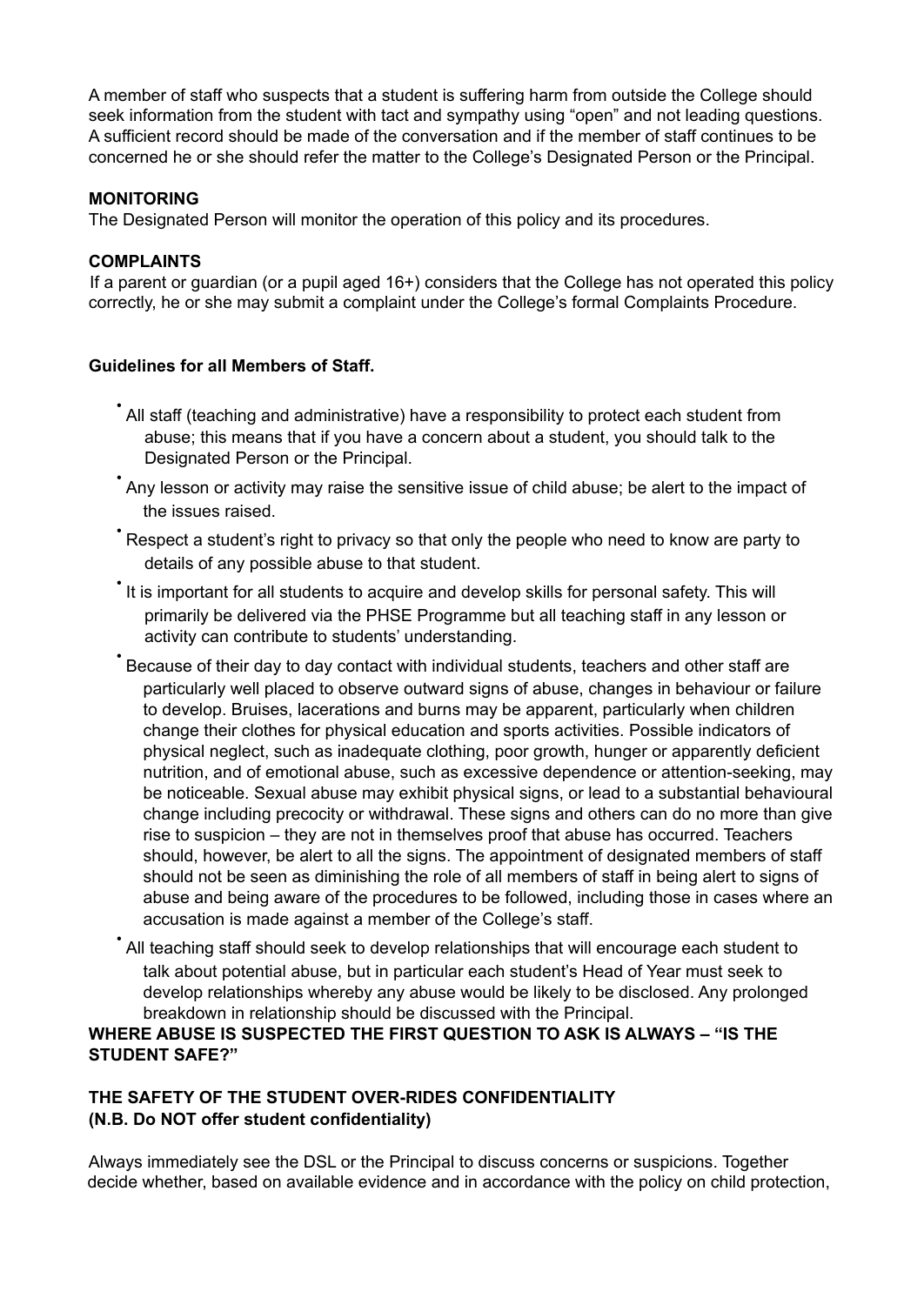what further action should be taken. Concerns can always be discussed with the Social Services Department Duty Team without a formal referral being made.

Concerns must be formally logged. Remember that staff often know the student (and sometimes the parents and home) exceptionally well and teachers' training and experience mean they are well placed to make observations and professional judgments regarding a student's welfare. The records should differentiate between a "one-off incident" that requires immediate action and initially lower level concerns that build up to form a picture of concerns. The latter can take place over time, in different College settings and should be shared between staff.

Make a written note of the detail as soon as possible. This is likely to ensure accuracy in recalling events later if this should be necessary. Evidence should be based on sound professional judgment and evidence which can be documented.

These notes must be passed to the DSL and no one else should be in possession of either a written or electronic copy, except for the author who may keep a secure copy until the matter is closed.

#### **GUIDANCE FOR TALKING WITH A STUDENT WHEN A CHILD PROTECTION ISSUE IS A POSSIBILITY:**

**DO:**

• Believe the student

• Remember that often <sup>a</sup> student will make some attempt to "tell" in the early stages of abuse. If they are not heard they may never try again.

Be accessible and receptive.

•<br>Listen carefully and ask **open** questions to clarify (e.g. who, what, when, where, how) • Take it seriously (e.g. "This is very serious, I'm sad that has happened to you"). Abused children are often threatened by the perpetrator that they will not be believed. Listen without value judgments and show the child that you take their problem seriously. Tell the child that you

believe him/her. Choose a place to talk where you will not be interrupted. • Reassure the student they are right to tell (e.g. "I'm glad you told me - that was the right thing to do").

• Reassure the student it was not their fault. The threats that children live under to keep the secret are very powerful and they will be frightened of the consequences of telling. Reassure the child they have done the right thing. Tell them they are not to blame. Offer ongoing support.

• Do not tell the child how they should feel. Validate their feelings and just listen. Avoid asking questions but feedback what they say if you need to respond verbally.

• Negotiate getting help. Tell the student you are going to get help for them and their family.

Prepare them for the fact that you **MUST AND WILL BE INVOLVING OTHERS**. • Explain that you cannot personally protect them – but will support them in telling the right people to make sure it does not happen again.

• Report all suspicions or disclosures immediately.

• Immediately make careful handwritten and dated records of what was said – using the student's own words and including questions you asked.

**DO NOT:**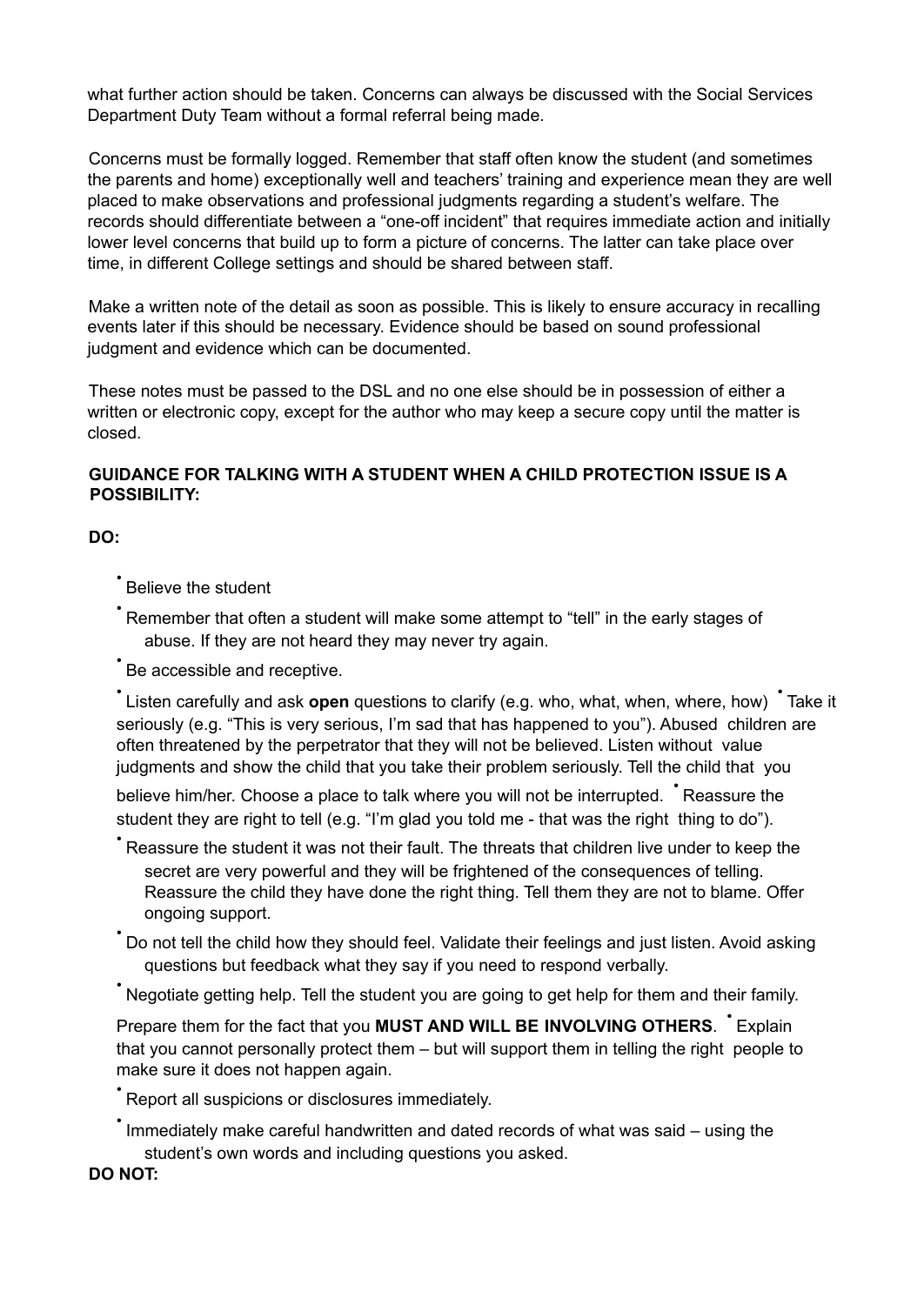• Jump to conclusions

• **Ask any leading questions** (e.g. was it your parent?)

• Try to get the student to disclose – let the student talk and ask only the questions you need to know to clarify immediate safety. The student should not be repeatedly interviewed. The police/social services interview will form the basis of evidence needed to protect the student. Once a disclosure has occurred then reassure the student but terminate the discussion as soon as possible as it is easy to corrupt evidence that the police will later want to use.

Speculate or accuse anybody.

Make promises you cannot keep.

# **GUIDANCE FROM LOCAL AUTHORITY (BARNET)**

Despite all efforts to recruit safely there will be occasions when allegations of abuse against children are raised. The Barnet Safeguarding Children Board has arrangements in place for monitoring and evaluating the effectiveness of these arrangements as well as the Department for Children, Schools & Families, which Barnet's Safeguarding Division has a responsibility to routinely report to. The procedure for managing allegations against staff should be applied when there is an allegation or concern that a teacher or member of staff (**including the Principal**) in a school that provides education for children under 18 years of age has:

- $\circ$  Behaved in a way that has harmed a child, or may have harmed a child;
- o Possibly committed a criminal offence against or related to a child or;
- $\circ$  Behaved towards a child or children in a way that indicates s/he is unsuitable to work with children.

These behaviours should be considered within the context of the four categories of abuse, namely; physical, sexual and emotional abuse and neglect.

This college has devised procedures and will ensure existing procedures are up to date for dealing with allegations, and that all staff understand what to do if they receive an allegation against another member of staff, or if they themselves have concerns about the behaviour of another member of staff. These procedures should include detailing who the allegation should be reported to and noting an alternative member of staff in their absence.

In all cases there will be no delay in reporting and any incident will be reported within 24 hours. Whilst many minor incidents do not come into the above categories and are dealt with on a day to day basis and perfectly well by schools, where incidents clearly come within the above procedures or there is any doubt or uncertainty, the DSL will contact the **Local Authority Designated Officer (LADO)** in the first instance. The LADO will then take the referral and advise of the next steps, or discuss the allegation or concern to determine if the threshold is met for these procedures. **The College's role is limited to collecting evidence and no further action will be taken, by the College, until advice has been received, from the LADO, on how to proceed.**

To ensure that both pupils and the member of staff whom the allegation has been made against are safeguarded, we will discuss the allegation with the LADO prior to taking any further action such as taking statements. To do so may hamper a police investigation or render the member of staff vulnerable should the matter proceed to court, due to the member of staff not having had appropriate representation and advice. However, a disclosure made by a pupil should always be recorded by the member of staff that the pupil discloses to in the pupil's own words, but the member of staff should refrain from asking the pupil questions. Should a strategy meeting be convened and conclude that a single agency social care investigation be undertaken, the